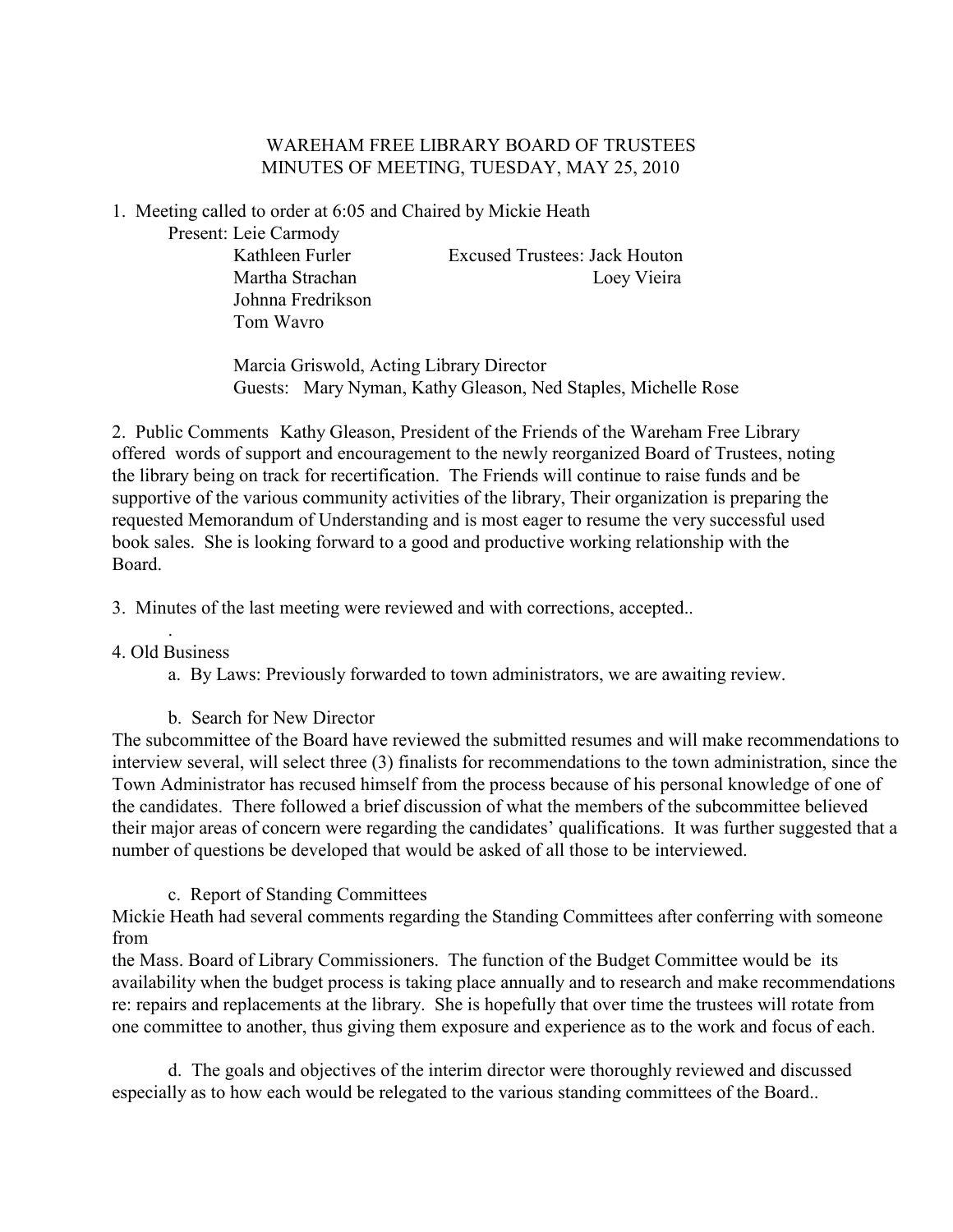Marcia Griswold, Acting Director, assured the Trustees that considerable time and serious thought went into their formulation. There followed a full review by those present.

\* Goal #1, Library Certification: Achieved

- \* Goal #2, Ensure Future Certification: assigned to Executive Committee & Planning and Development Committee
- \* Goal #3, Support staff and meet community needs: Assigned to Develop & Planning and Personnel Committees. Noted a substantial volunteer program and the use of federal funding.
- \* Goal #4, Develop Volunteer Program: Achieved, but ongoing. Assign. Personnel Committee
- \* Goal # 5, Develop good community relations: Assign. Publicity and PR Committee
- . \* Goal # 6, To organize, catalogue and preserve documents.........................Assign to PR and Personnel Committees. Working productively with U Mass Dartmouth and theWareham High School History Dept.
- \* Goal # 7, Encourage donations for library purchases and programs: Friends of the Library working on MOU to continue book sales. Assign to Development **Committee**
- \* Goal # 8 Encourage and promote library building repairs: Marcia Griswold stated that a five year capital plan has been developed. Assign: Bldg and Equipment and Development and Planning Committees.
- \* Goal # 9 Manage effectively library energy costs: Planning is in place, federal grants available. Assign. Budget and Finance Committee.
- \* Goal #10 To establish a library newsletter: Assign. Publicity and PR Committee

## 5. New Business

a, Changes to the state's open meeting laws

Mickie reported her understandings of changes to the law that would affect the Board. When subcommittees meet notice of the meeting must be posted 48 hours before (business days); minutes are kept when 2 of 3 members are present; the meeting is open to the public and using e-mail to post is not acceptable. And an additional change is that other documents or exhibits brought to and that become a part of a proceeding are filed with the minutes. These changes are effective 7-1-10.

b. Library Website

At present there are a number of shortcomings, it is being underused and it needs to be more interactive. Part of the reason is that the town's resources in computer services are severely stretched